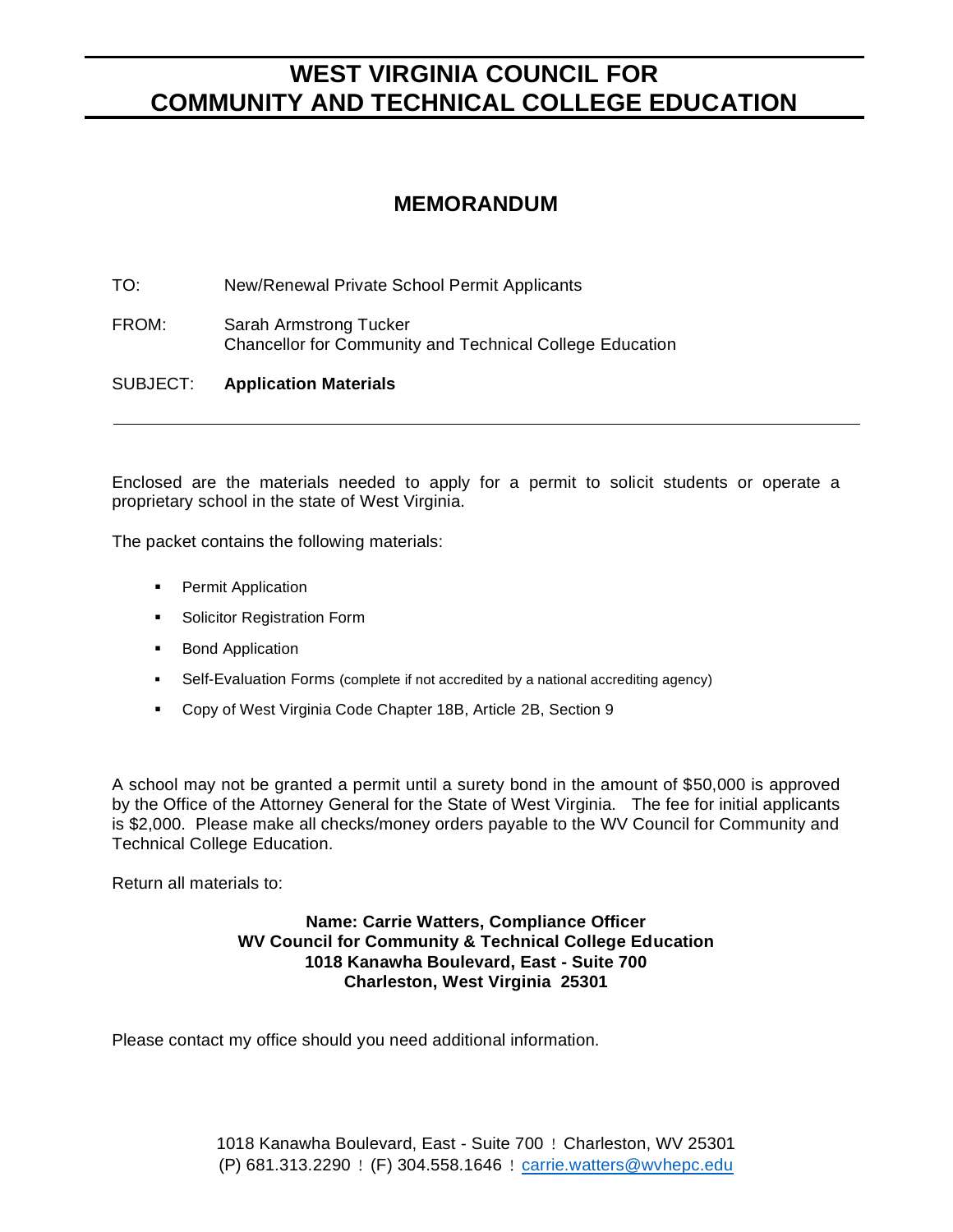### **APPLICATION FOR PERMIT TO SOLICIT OR SELL CORRESPONDENCE COURSES AND COURSES IN BUSINESS AND TRADE SCHOOLS**

|                                             |                                                                                                                                                                                                                                                                                                                                                                                                                                                   |                     |                                                  | Date                                                                                                       |              | <u> 1980 - Johann Stein, fransk politik (</u> |
|---------------------------------------------|---------------------------------------------------------------------------------------------------------------------------------------------------------------------------------------------------------------------------------------------------------------------------------------------------------------------------------------------------------------------------------------------------------------------------------------------------|---------------------|--------------------------------------------------|------------------------------------------------------------------------------------------------------------|--------------|-----------------------------------------------|
| 1.                                          |                                                                                                                                                                                                                                                                                                                                                                                                                                                   | <b>School Name</b>  |                                                  |                                                                                                            | Phone        |                                               |
| 2.                                          |                                                                                                                                                                                                                                                                                                                                                                                                                                                   | School Home         |                                                  |                                                                                                            |              |                                               |
|                                             |                                                                                                                                                                                                                                                                                                                                                                                                                                                   | Address             |                                                  |                                                                                                            |              |                                               |
|                                             |                                                                                                                                                                                                                                                                                                                                                                                                                                                   |                     | <b>Street</b>                                    | City                                                                                                       | <b>State</b> | $\overline{Zip}$                              |
| 3.                                          |                                                                                                                                                                                                                                                                                                                                                                                                                                                   | <b>WV Business</b>  |                                                  |                                                                                                            | Phone        |                                               |
|                                             |                                                                                                                                                                                                                                                                                                                                                                                                                                                   | Address             |                                                  |                                                                                                            |              |                                               |
|                                             |                                                                                                                                                                                                                                                                                                                                                                                                                                                   |                     | Street                                           | City                                                                                                       | <b>State</b> | Zip                                           |
| 4.                                          | Name                                                                                                                                                                                                                                                                                                                                                                                                                                              |                     |                                                  |                                                                                                            | Phone        |                                               |
|                                             |                                                                                                                                                                                                                                                                                                                                                                                                                                                   |                     | Chief Officer of WV Office                       |                                                                                                            |              |                                               |
| 5.                                          | Has your permit to solicit or sell courses of instruction ever been revoked in this or any other<br>Yes<br>state?                                                                                                                                                                                                                                                                                                                                 |                     |                                                  |                                                                                                            |              |                                               |
| 6.                                          |                                                                                                                                                                                                                                                                                                                                                                                                                                                   |                     | The following materials are enclosed:            |                                                                                                            |              |                                               |
|                                             | a.                                                                                                                                                                                                                                                                                                                                                                                                                                                |                     | Surety bond of \$50,000 (filed with application) |                                                                                                            |              |                                               |
|                                             |                                                                                                                                                                                                                                                                                                                                                                                                                                                   | Bonding Agency:     |                                                  |                                                                                                            |              |                                               |
|                                             |                                                                                                                                                                                                                                                                                                                                                                                                                                                   | Address:            |                                                  |                                                                                                            |              |                                               |
|                                             | b.                                                                                                                                                                                                                                                                                                                                                                                                                                                |                     | Registration of Individual Solicitors' form      |                                                                                                            |              |                                               |
|                                             | c.                                                                                                                                                                                                                                                                                                                                                                                                                                                |                     |                                                  | Renewal fee of \$500 payable to the WV Council for Community & Technical Colleges (initial fee is \$2,000) |              |                                               |
| d.<br>A catalog listing all courses offered |                                                                                                                                                                                                                                                                                                                                                                                                                                                   |                     |                                                  |                                                                                                            |              |                                               |
|                                             | e.                                                                                                                                                                                                                                                                                                                                                                                                                                                |                     | The total cost of all courses                    |                                                                                                            |              |                                               |
|                                             | f.                                                                                                                                                                                                                                                                                                                                                                                                                                                | Enrollment contract |                                                  |                                                                                                            |              |                                               |
|                                             | g.                                                                                                                                                                                                                                                                                                                                                                                                                                                | Refund schedule     |                                                  |                                                                                                            |              |                                               |
| 7.                                          | In accordance with West Virginia law, the above named school shall provide the Council a list of all representatives<br>employed to solicit students in West Virginia and will assume responsibility for actions of all such representatives.<br>Any person attempting to solicit students in West Virginia that has not been approved by the Council shall be in<br>violation of this law. The school so represented shall also be in violation. |                     |                                                  |                                                                                                            |              |                                               |

8. I hereby certify that I have read the regulations governing the issuance of permits to schools soliciting or selling correspondence courses and courses in business and trade schools and will act in accordance with and abide by the regulations.

**Authorized School Representative Title**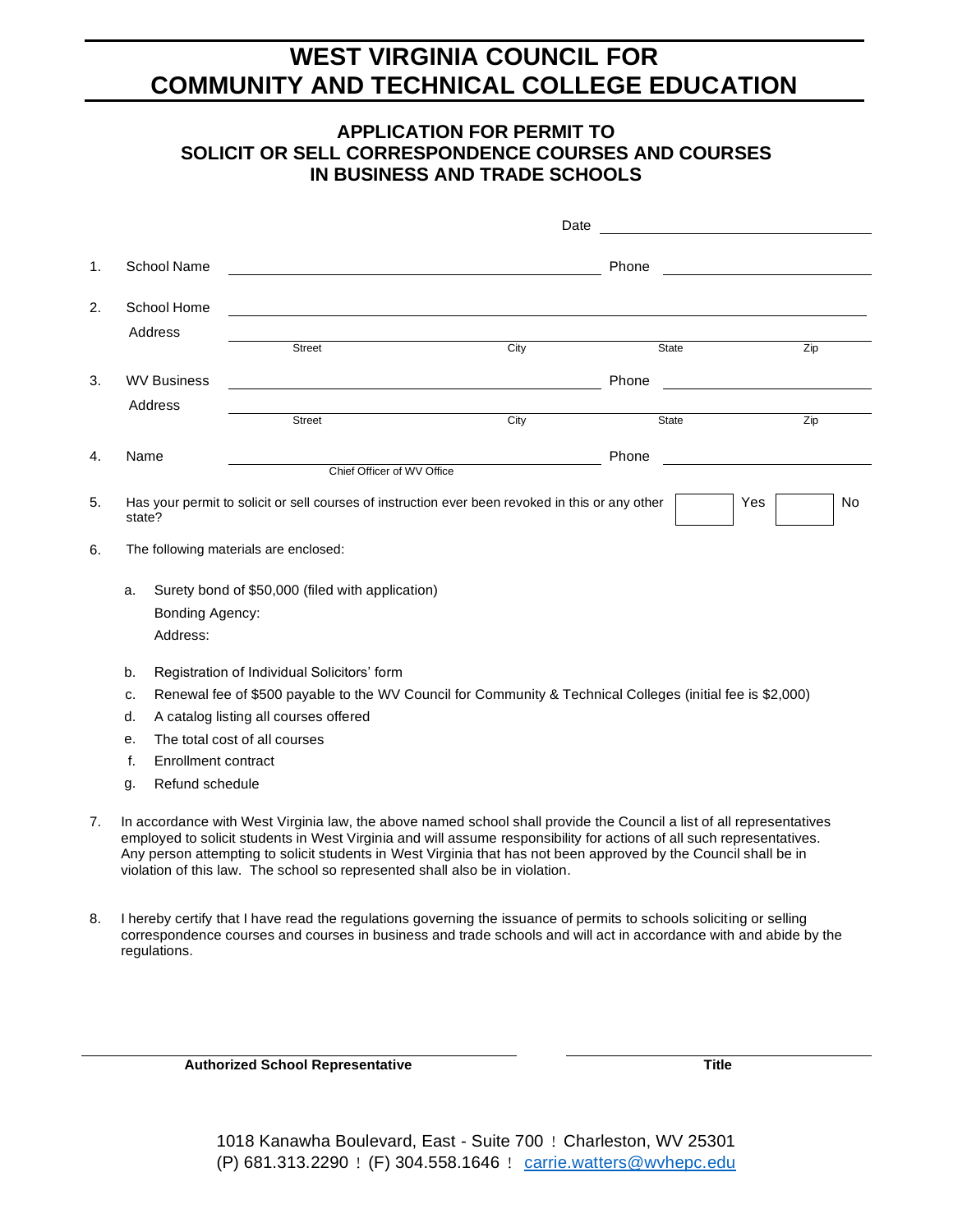|                     | <b>APPLICATION FOR</b><br><b>CORRESPONDENCE, BUSINESS, OCCUPATIONAL AND TRADE SCHOOL</b>                                                                                                                                             |                                  |                             |                  |
|---------------------|--------------------------------------------------------------------------------------------------------------------------------------------------------------------------------------------------------------------------------------|----------------------------------|-----------------------------|------------------|
|                     |                                                                                                                                                                                                                                      |                                  |                             |                  |
| School              |                                                                                                                                                                                                                                      |                                  |                             |                  |
| Address             | <u>Street and the Street and the Street and the Street and the Street and the Street and the Street and the Street and the Street and the Street and the Street and the Street and the Street and the Street and the Street and </u> | $\overline{City}$                | State                       | $\overline{Zip}$ |
| Phone               |                                                                                                                                                                                                                                      | Date                             |                             |                  |
|                     | <b>School Administrative Personnel</b>                                                                                                                                                                                               |                                  |                             |                  |
|                     | <b>Name</b>                                                                                                                                                                                                                          |                                  | <b>Position</b>             |                  |
|                     |                                                                                                                                                                                                                                      |                                  |                             |                  |
|                     |                                                                                                                                                                                                                                      |                                  |                             |                  |
|                     |                                                                                                                                                                                                                                      |                                  |                             |                  |
|                     |                                                                                                                                                                                                                                      |                                  |                             |                  |
| Number of Teachers: | Full-Time                                                                                                                                                                                                                            |                                  |                             |                  |
|                     | Is student given assistance in placement? Yes _____                                                                                                                                                                                  | $No \_\_$                        | Explain procedure:          |                  |
|                     | Is there a student record form?<br>Yes<br>How long are student records kept?<br><u> Alexandria de la contrada de la contrada de la contrada de la contrada de la contrada de la contrada de la c</u>                                 | No ________ Attach copy of form. |                             |                  |
|                     | What protection is provided for student records against fire loss and other perils?                                                                                                                                                  |                                  |                             |                  |
|                     | Does the school have a tuition refund or cancellation policy? Yes ________ No ______                                                                                                                                                 |                                  |                             |                  |
|                     | Are brochures/catalogs available? Yes ______ No ______                                                                                                                                                                               |                                  | If yes, please attach copy. |                  |
|                     | If a school catalog is not available, please attach a complete listing of all curricula offered.                                                                                                                                     |                                  |                             |                  |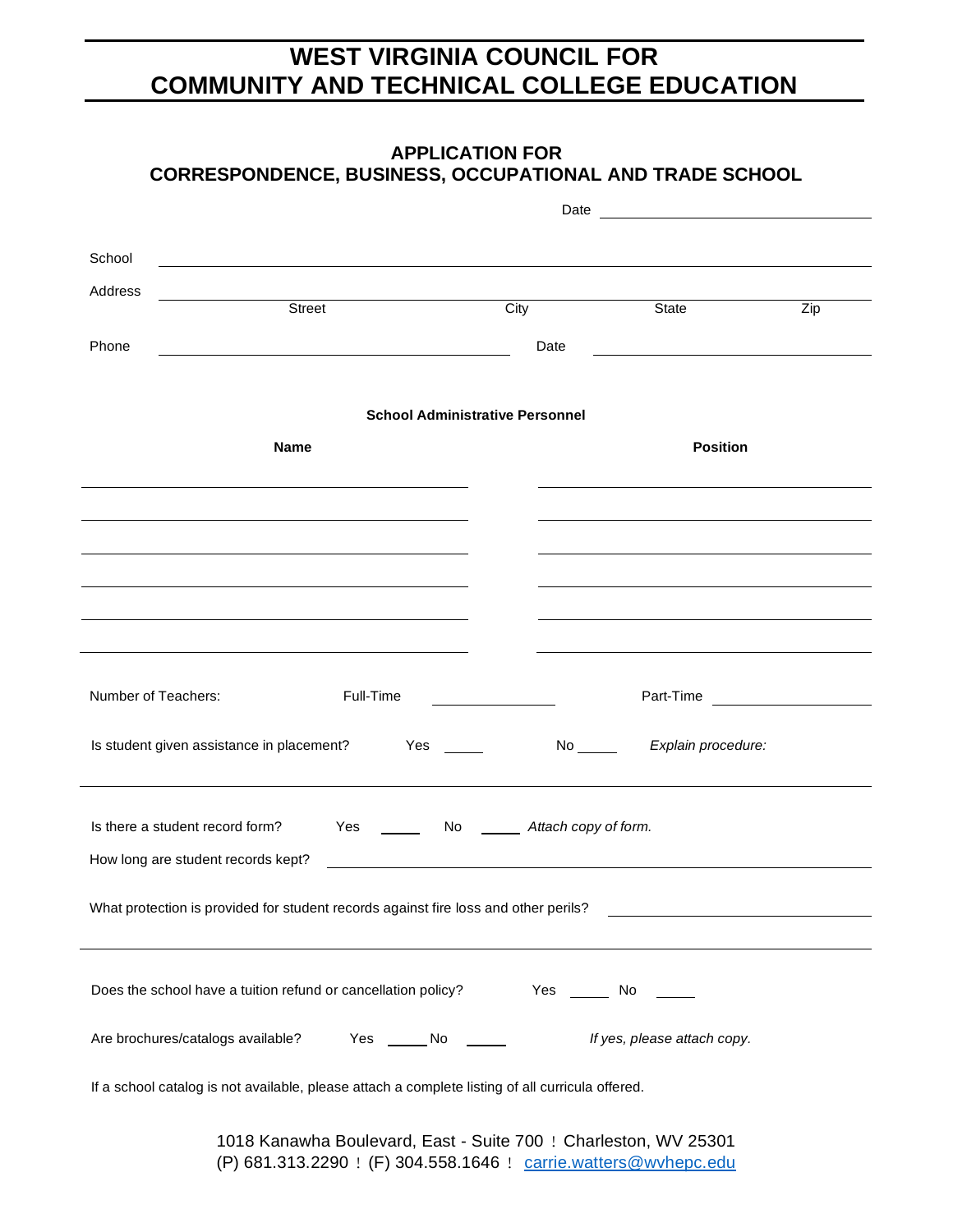### **REGISTRATION OF INDIVIDUAL SOLICITOR**

Must be submitted by the school for each agent within 30 days of the date of appointment.

|    |                            |                                               | Date  |                                                                                                                 |                  |
|----|----------------------------|-----------------------------------------------|-------|-----------------------------------------------------------------------------------------------------------------|------------------|
| 1. | <b>School Name</b>         | <u> 1980 - Jan Samuel Barbara, margaret e</u> | Phone | the contract of the contract of the contract of the contract of the contract of the contract of the contract of |                  |
| 2. | <b>School Home Address</b> |                                               |       |                                                                                                                 |                  |
|    |                            | Street                                        | City  | $\overline{\text{State}}$                                                                                       | $\overline{Zip}$ |
| 3. | <b>WV Business Address</b> |                                               |       |                                                                                                                 |                  |
|    |                            | <b>Street</b>                                 | City  | State                                                                                                           | Zip              |
| 4. |                            | Name of Chief Officer of WV                   | Phone | <u> 1989 - Andrea Stadt Britain, markin</u>                                                                     |                  |
|    |                            |                                               |       |                                                                                                                 |                  |
| 5. | Name of Agent              |                                               |       |                                                                                                                 |                  |
|    | Agent's Address            |                                               |       |                                                                                                                 |                  |
|    |                            | <b>Street</b>                                 | City  | State                                                                                                           | Zip              |
| 6. | Signature of Agent         |                                               | Phone |                                                                                                                 |                  |

We certify that the above agent is of good moral character and as of this date is a duly qualified agent. If the employment of the above agent is terminated, we will notify the Council immediately. The school will be responsible for actions of agents until such notification is received.

Name of Authorized School Official Title

Signature of Authorized School Official Date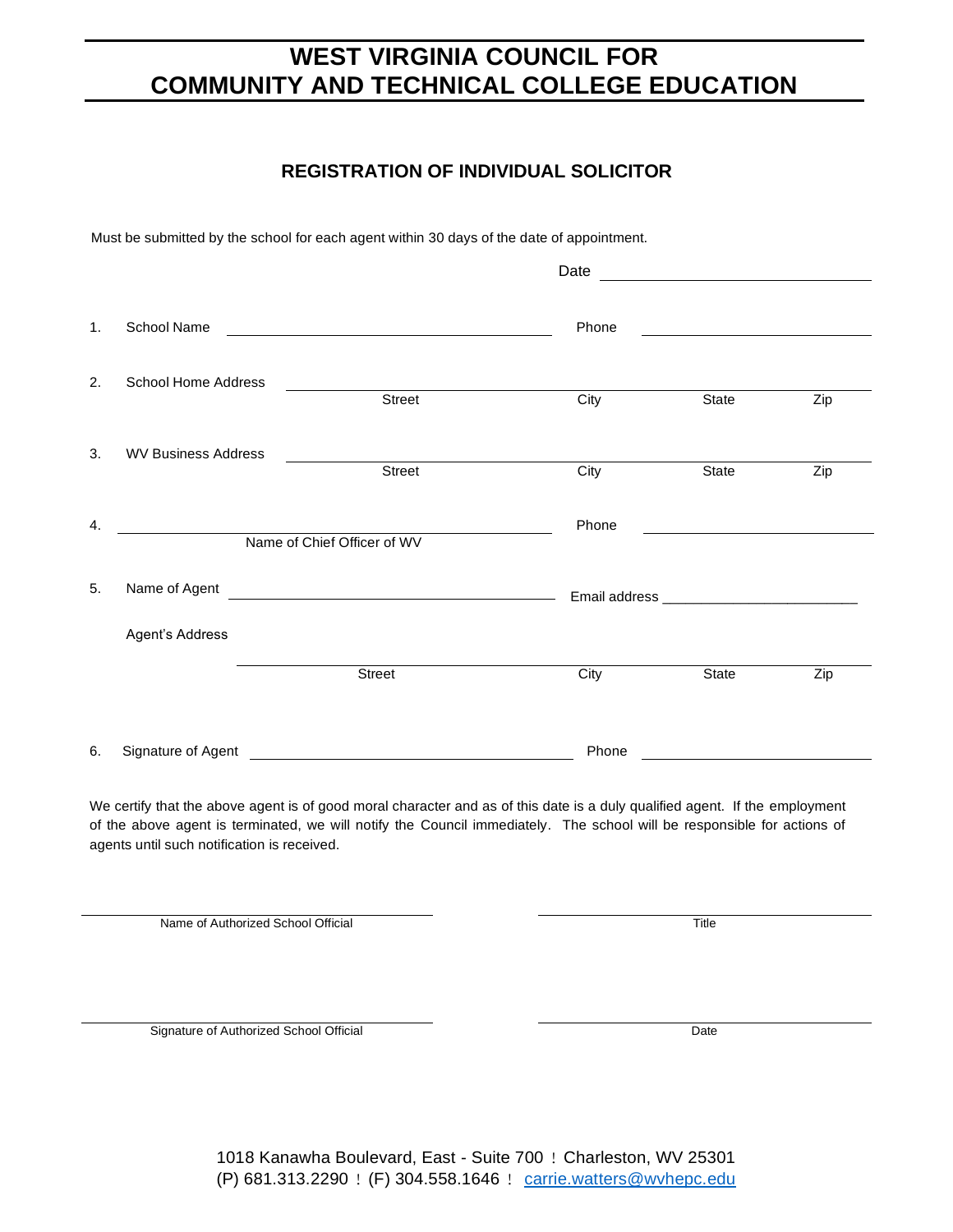### **CORRESPONDENCE, BUSINESS, OCCUPATIONAL AND TRADE SCHOOL SELF-EVALUATION STUDY**

| Curriculum Information (Use separate sheet for each curriculum)                                                |
|----------------------------------------------------------------------------------------------------------------|
| School                                                                                                         |
| Curriculum                                                                                                     |
| Courses taught for this curriculum                                                                             |
|                                                                                                                |
| Related courses required for curriculum                                                                        |
| Part-Time<br>Number of students enrolled and/or to be enrolled this calendar year:<br>Full-Time                |
| Used for other classes? Yes No<br>Laboratory size:<br>Classroom size: x ______ x<br>$\overline{\phantom{a}}$ x |
| Other Costs \$<br>Total Costs \$<br>Tuition \$                                                                 |
| List equipment available:                                                                                      |
| List supplies available:                                                                                       |
| List teaching aids available:                                                                                  |
| List texts and reference materials available:                                                                  |
| Occupational Objective:                                                                                        |
| Course outline prepared and in<br>Please submit a copy.<br>Yes<br>No.<br>use?                                  |
| Length of curriculum:<br>Hours of theory<br>Hours of practical work<br>Hours of related instruction            |
| Number of weeks required for completion:<br>Full-time<br>Part-time:                                            |
| Number of graduates past year<br>Number of students who started past year                                      |
| Describe job opportunities for course. Include local needs and prior placement records.                        |
|                                                                                                                |
|                                                                                                                |
|                                                                                                                |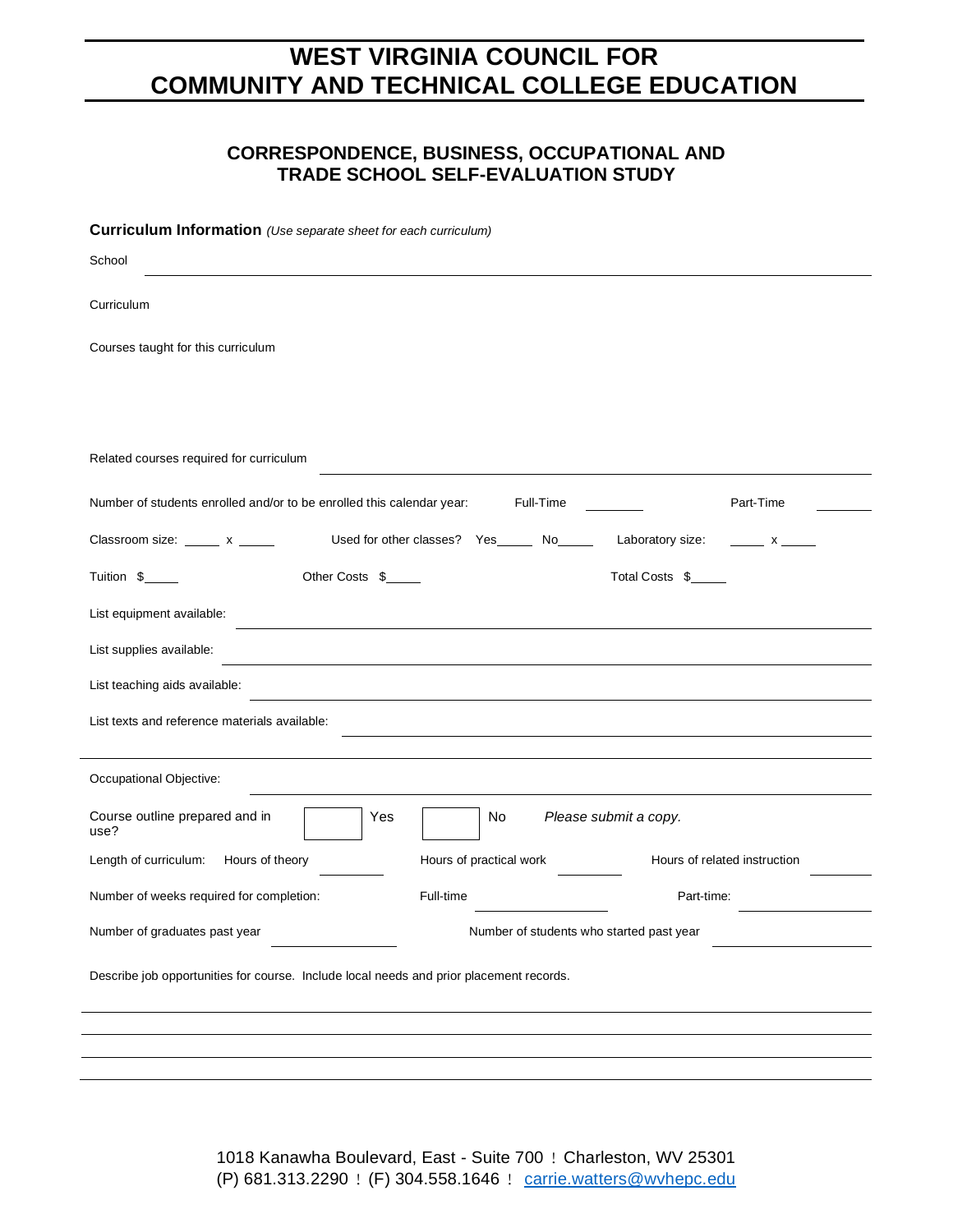### **Private Vocational School Surety Bond**

|                          |                                                                                                                                                                                                                                                                                                                                                                                                                                                         |                        |                                                                                                               |    |                           |                                    | Bond No. ____________________ |                      |
|--------------------------|---------------------------------------------------------------------------------------------------------------------------------------------------------------------------------------------------------------------------------------------------------------------------------------------------------------------------------------------------------------------------------------------------------------------------------------------------------|------------------------|---------------------------------------------------------------------------------------------------------------|----|---------------------------|------------------------------------|-------------------------------|----------------------|
|                          | Know All Men By These Present:                                                                                                                                                                                                                                                                                                                                                                                                                          |                        |                                                                                                               |    |                           |                                    |                               |                      |
|                          |                                                                                                                                                                                                                                                                                                                                                                                                                                                         |                        |                                                                                                               |    |                           |                                    |                               | a private school and |
|                          | held and firmly bound unto the State of West Virginia, in the just and full sum of Fifty Thousand Dollars (\$50,000), to<br>the payment whereof well and truly to be made we bind ourselves, our executors, administrators, successors and<br>assigns, jointly and severally, firmly by these present.                                                                                                                                                  |                        |                                                                                                               |    |                           | a corporation, as surety, are      |                               |                      |
|                          | The condition of the above obligation is such that, whereas, the above bound Principal, in pursuance of the<br>provisions of Chapter 18B, Article 2B, Section 9, as amended, of the Official Code of West Virginia has obtained a<br>permit to solicit or sell correspondence courses and residence courses in business and trade schools, and the said<br>Principal has accepted such permit with all the duties and liabilities thereunto pertaining. |                        |                                                                                                               |    |                           |                                    |                               |                      |
|                          | Now therefore, if the said Principal shall faithfully perform its duties only in conformity with the provisions of the<br>aforesaid Law, then this obligation shall be considered void; otherwise to remain in full force and effect.                                                                                                                                                                                                                   |                        |                                                                                                               |    |                           |                                    |                               |                      |
|                          |                                                                                                                                                                                                                                                                                                                                                                                                                                                         |                        |                                                                                                               |    |                           |                                    |                               |                      |
|                          | day of _________, 20_____.                                                                                                                                                                                                                                                                                                                                                                                                                              |                        |                                                                                                               |    |                           |                                    |                               |                      |
|                          |                                                                                                                                                                                                                                                                                                                                                                                                                                                         |                        |                                                                                                               |    |                           |                                    |                               |                      |
|                          | caused its corporate name to be signed hereto and has caused its corporate seal                                                                                                                                                                                                                                                                                                                                                                         |                        | In witness whereof the said Principal has hereunto set his hand and affixed his seal, and the said surety has |    |                           |                                    |                               |                      |
|                          |                                                                                                                                                                                                                                                                                                                                                                                                                                                         |                        |                                                                                                               |    |                           |                                    |                               |                      |
|                          |                                                                                                                                                                                                                                                                                                                                                                                                                                                         |                        |                                                                                                               |    |                           |                                    |                               |                      |
|                          |                                                                                                                                                                                                                                                                                                                                                                                                                                                         |                        | (School Seal)                                                                                                 |    |                           |                                    |                               |                      |
|                          | Principal / School Name                                                                                                                                                                                                                                                                                                                                                                                                                                 |                        |                                                                                                               | 9) | <b>Surety Corporation</b> |                                    |                               |                      |
| <b>Address of School</b> |                                                                                                                                                                                                                                                                                                                                                                                                                                                         |                        |                                                                                                               |    |                           | Address of Surety Corporation      |                               | (Raised Seal)        |
|                          | Phone Number of School                                                                                                                                                                                                                                                                                                                                                                                                                                  |                        |                                                                                                               |    |                           | Phone Number of Surety Corporation |                               |                      |
|                          |                                                                                                                                                                                                                                                                                                                                                                                                                                                         | Signature of Principal |                                                                                                               |    |                           |                                    | Signature of Surety           |                      |

(P) 681.313.2290 ! (F) 304.558.1646 ! [carrie.watters@wvhepc.edu](mailto:carrie.watters@wvhepc.edu)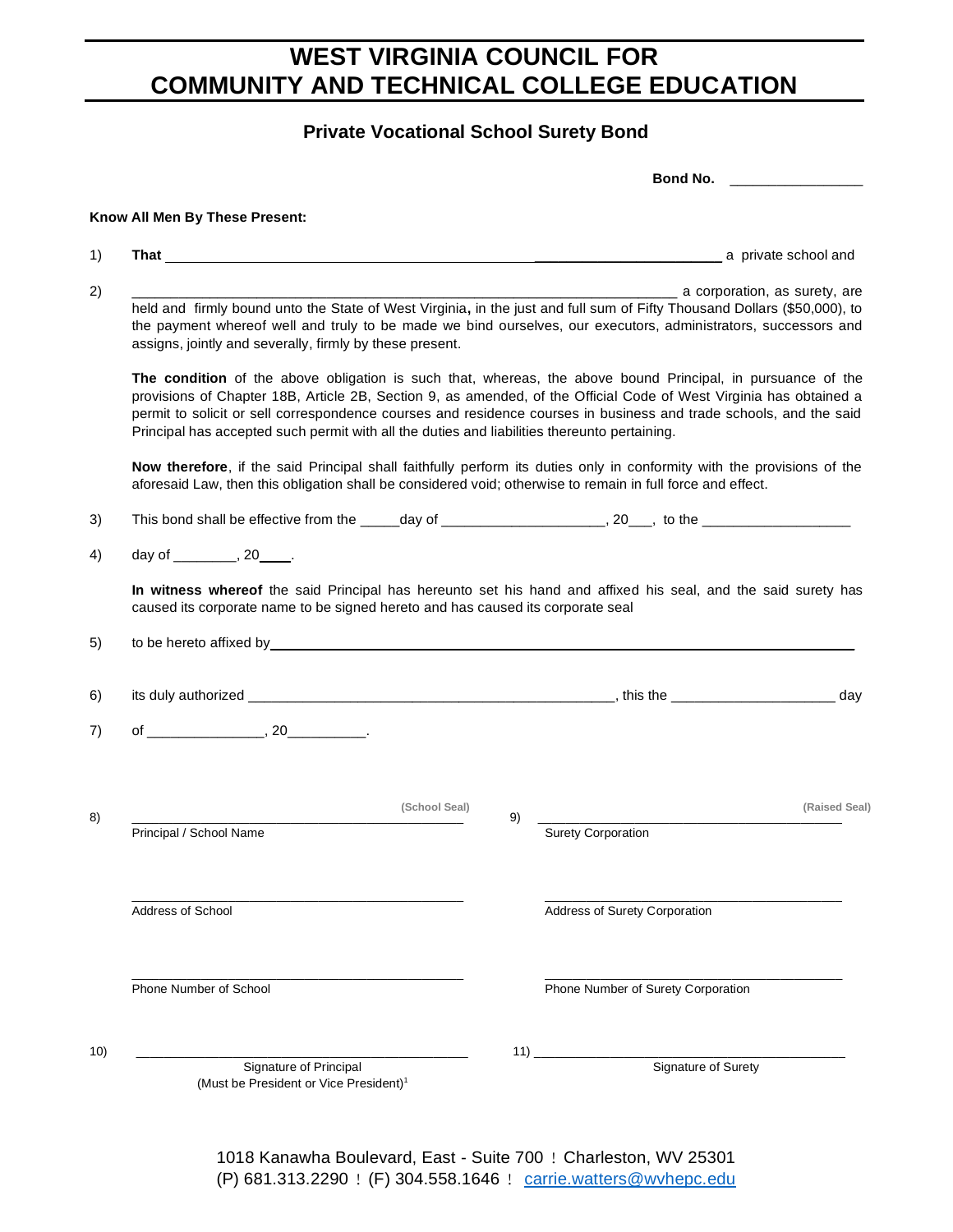#### **Page 2**

#### **To be used if Principal is an Individual or Partnership**

#### **State of West Virginia**

| 13)  |                                          |                                                                                                                 |  |
|------|------------------------------------------|-----------------------------------------------------------------------------------------------------------------|--|
| 14)  |                                          |                                                                                                                 |  |
| 15)  |                                          |                                                                                                                 |  |
|      |                                          | whose name is signed to the writing above or hereto annexed, has this day acknowledged the same before me in my |  |
|      | said county.                             |                                                                                                                 |  |
| 16)  |                                          |                                                                                                                 |  |
|      |                                          |                                                                                                                 |  |
| (17) |                                          |                                                                                                                 |  |
| (18) |                                          |                                                                                                                 |  |
|      |                                          |                                                                                                                 |  |
|      |                                          |                                                                                                                 |  |
|      | To be used if Principal is a Corporation |                                                                                                                 |  |
|      |                                          |                                                                                                                 |  |
| (19) |                                          |                                                                                                                 |  |
| (20) |                                          |                                                                                                                 |  |
| (21) |                                          |                                                                                                                 |  |
| (22) |                                          |                                                                                                                 |  |
| (23) |                                          |                                                                                                                 |  |
| (24) |                                          |                                                                                                                 |  |
|      |                                          | said county before me acknowledged the said writing to be the act and deed of said corporation.                 |  |
| (25) |                                          |                                                                                                                 |  |
|      |                                          |                                                                                                                 |  |
| (26) |                                          | Notary Public                                                                                                   |  |
|      |                                          |                                                                                                                 |  |
| (27) |                                          |                                                                                                                 |  |